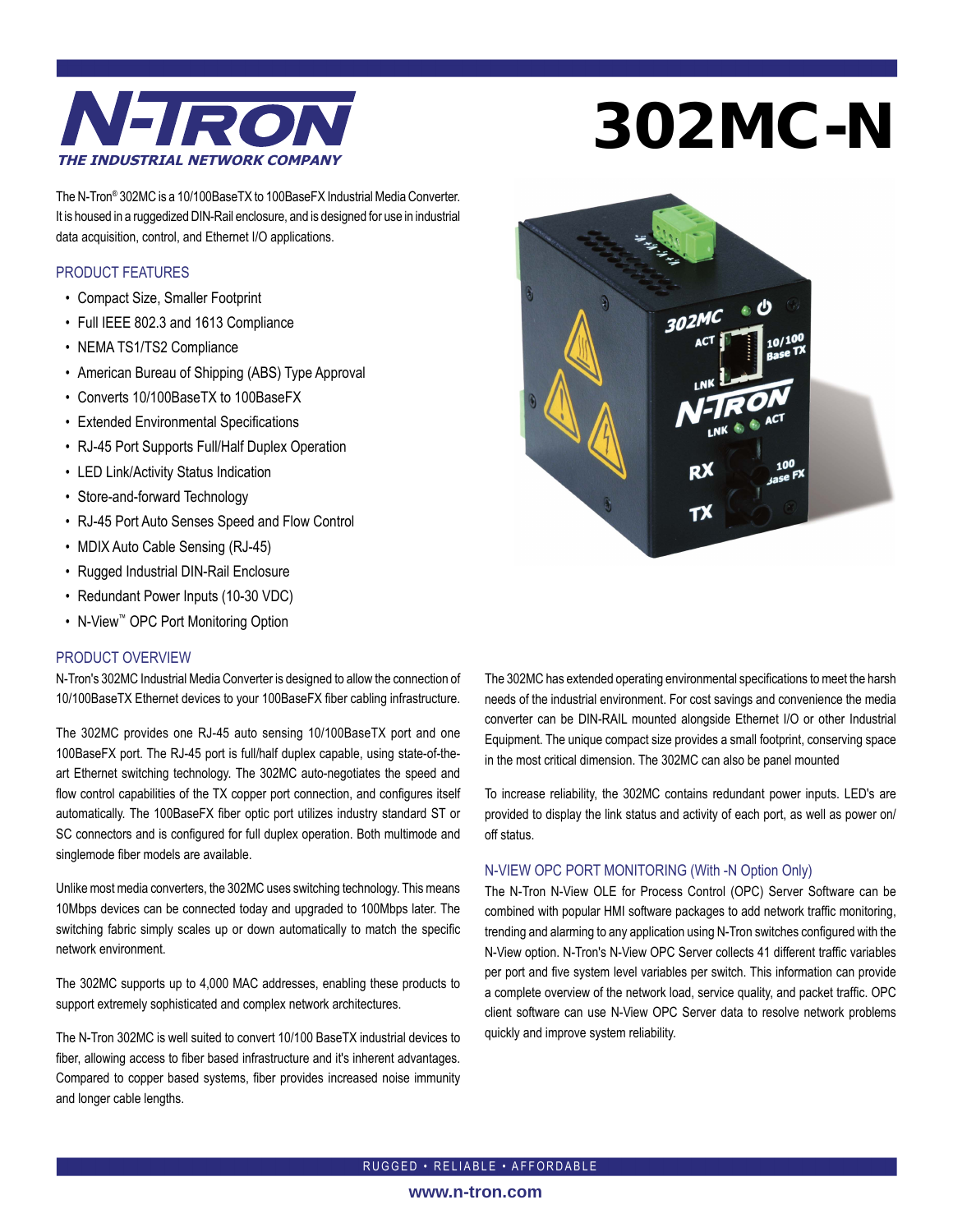# **SPECIFICATIONS**

## Case Dimensions

| Height: | 3.0"       | (7.7 cm)           |
|---------|------------|--------------------|
| Width:  | 2.1"       | $(5.4 \text{ cm})$ |
| Depth:  | 3.2"       | $(8.2 \text{ cm})$ |
| Weight: | $0.75$ lbs | $(0.3 \text{ kg})$ |

# **Electrical**

| Input Voltage: | 10-30 VDC        |
|----------------|------------------|
| Input Current: | 250 mA@24V       |
| BTU/hr:        | 20.5@24 VDC      |
| Inrush:        | 9.5Amp/0.9ms@24V |

## **Environmental**

| $-20$ oC to $70$ oC         |
|-----------------------------|
| $-40$ oC to 85oC            |
| 10% to 95% (Non Condensing) |
| 0 to 10,000 ft.             |
|                             |

#### Shock and Vibration (bulkhead mounting) Shock: 200g @ 10ms

Vibration/Seismic: 50g, 5-200Hz, Triaxial

#### Network Media

10BaseT: ≥Cat3 Cable 100BaseTX: ≥Cat5 Cable 100BaseFX:

Multimode 50-62.5/125μm Singlemode 7-10/125μm

#### **Connectors**

10/100BaseTX: One (1) RJ-45 TX Port 100BaseFX: One (1) ST or SC Duplex Port

# Recommended Wiring Clearance

| Front: | 4" (10.16 cm) |
|--------|---------------|
| Top:   | 1" (2.54 cm)  |

# **Fiber Transceiver Characteristics**

| <b>Fiber Length</b>           | $2km*$       | $15km**$           | $40km**$ | $80$ k $m**$ |
|-------------------------------|--------------|--------------------|----------|--------------|
| <b>TX Power Min</b>           | $-19$ d $Bm$ | -15dBm             | -5dBm    | -5dBm        |
| <b>RX Sensitivity Max</b>     | $-31dBm$     | $-31dBm$           | $-34dBm$ | $-34dBm$     |
| Wavelength                    | 1310nm       | 1310 <sub>nm</sub> | 1310nm   | 1550nm       |
| * Multimode Fiber Ontic Cable |              |                    |          |              |

\* Multimode Fiber Optic Cable \*\* Singlemode Fiber Optic Cable

# **BENEFITS**

## Industrial Media Converter

- Compact Size, Smaller Footprint
- Converts 10/100BaseTX to 100BaseFX
- High Reliability/Availability
- Extended Environmental Specifications
- Ruggedized DIN-Rail Enclosure
- High Performance
- High MTBF >2M Hours (measured)

## Ease of Use

- Plug & Play Operation
- RJ-45 Auto Sensing 10/100BaseTX Port
- RJ-45 Port Auto Senses Duplex, Speed, and Cable Type
- Compact DIN-Rail Package

# Increased Performance

- Full Wire Speed Capable
- 100BaseFX Fiber Uplink
- Full Duplex Capable
- Eliminates Network Collisions
- Increases Network Determinism
- N-View Port Viewing Option

## Regulatory Approvals

FCC Part 15 Class A UL Listed 1604 (US and Canada) CLASS I, DIV 2, GROUPS A,B,C,D,T4A CE EN61000-6-2,4, EN55011, EN61000-4-2,3,4,5,6 ABS Type Approval for Shipboard Applications IEEE 1613 for Electric Utility Substations GOST-R Certified RoHS Compliant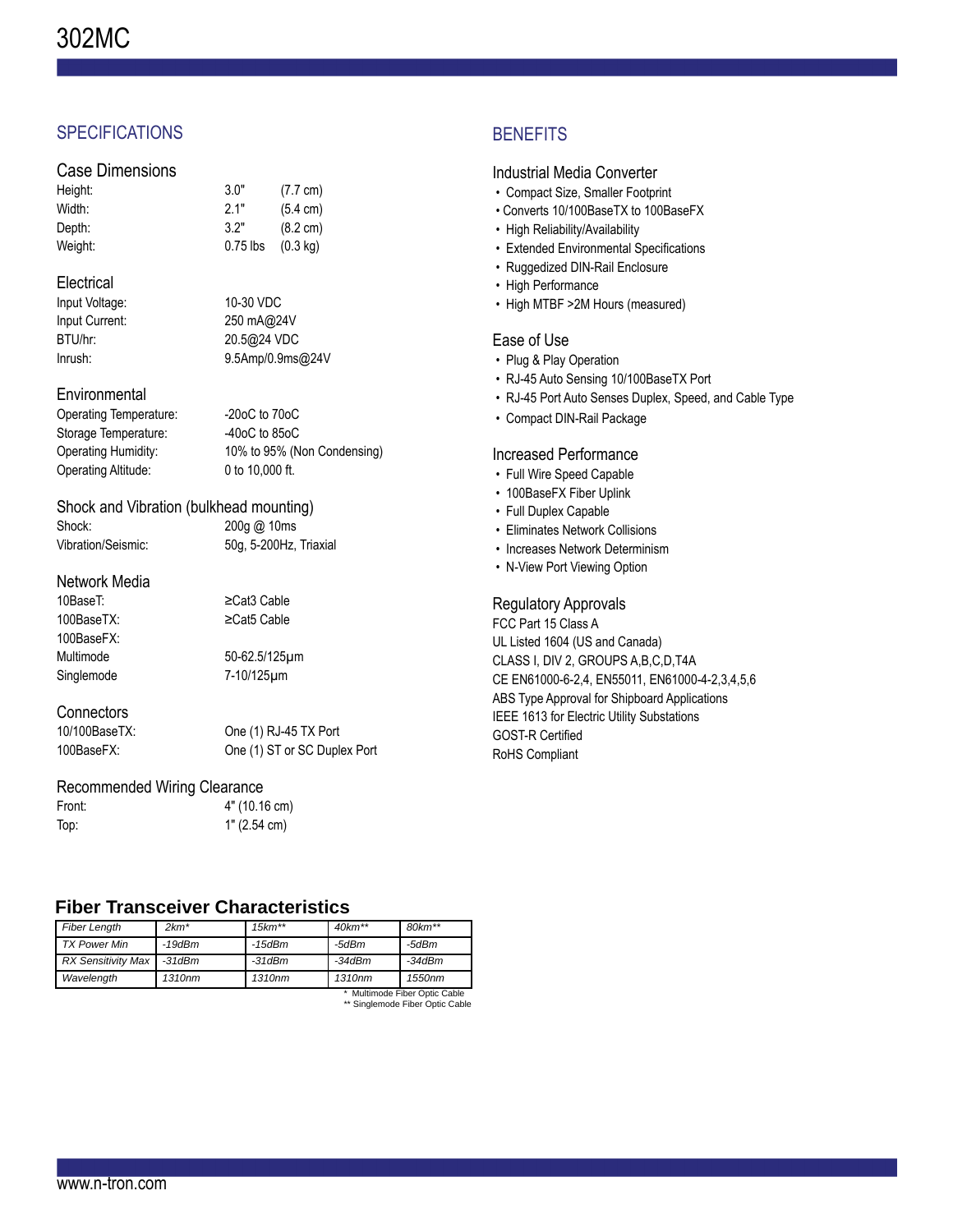